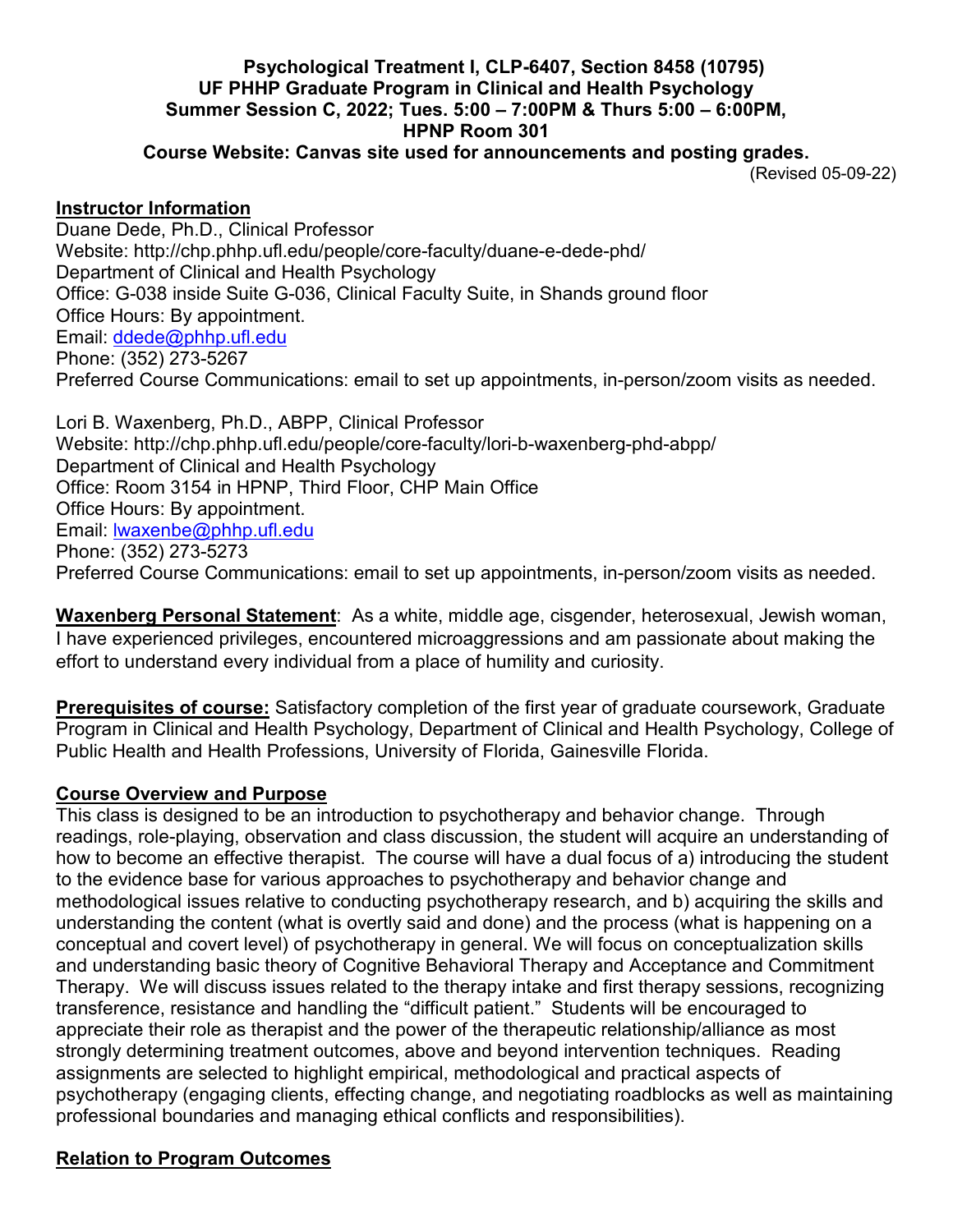Graduates of the UF CHP graduate program in clinical psychology are expected to become licensed practitioners in their future positions. They may focus on research but they are also expected to be fully competent practitioners. This is the first course preparing graduate students as providers of psychological treatments. Dedication to the tasks of this course will prepare our graduate students for that role in graduate school and throughout their careers.

# **Course Objectives**

Upon successful completion of the course, students should be able to:

1. Describe the basic theory behind Cognitive Behavioral Therapy and Acceptance and Commitment Therapy.

2. Demonstrate the ability to provide a case conceptualization based on data gathered in clinical work.

3. Detail the conceptual underpinnings of the empirically supported treatments being reviewed.

4. Demonstrate knowledge of the material via weekly quizzes, active participation during reviews of material.

5. Demonstrate basic process skills of active listening and empathic responding in interactions with role-played clients.

6. Develop interventions for a broad range of conditions not specifically covered, using the principles learned in this course.

7. Provide a general conceptual framework for the psychotherapeutic enterprise across the spectrum of psychopathology.

8. Demonstrate basic practical skills with regard to record generation (note-writing), management (development of problem list and treatment plan) intervention and conceptualization (recorded interactions with mock patient and written conceptualization).

# **Instructional Methods**

Completion of quizzes, lecture with group discussion, and focused skill-building role-play exercises will comprise the majority of class sessions. The role of the instructors will be to: present an overview of selected topics from the readings, provide additional reading material and learning resources with up-to-date research findings, encourage active participation in discussions of the material, guide the role-play exercises and provide timely performance feedback. Expectations for students are to attend class fully prepared, read assigned materials prior to class in preparation for quizzes and lectures, participate actively in discussions, and embrace the role-play exercises so as to allow assessment of the basic clinical skills of students.

**Course Materials** REQUIRED TEXTBOOKS: (AVAILABLE AT UF BOOKSTORE)

Clinical Handbook of Psychological Disorders, Fifth Edition: A Step-by-Step Treatment Manual. Edited by David H. Barlow. New York: The Guilford Press, 2014. ISBN-10: 1462513263 ISBN-13: 978-1462513260 (Older editions are not the same. Do not use them.)

Building Basic Therapeutic Skills: A Practical Guide for Current Mental Health Practice by Jeanne Albronda Heaton. Jossey-Bass; San Francisco, 1998. ISBN: 0787939846.

Doing CBT: A Comprehensive Guide to Working with Behaviors, Thoughts and Emotions by David F. Tolin. New York: The Guilford Press, 2016. ISBN: 9781462527076

Suicide & Psychological Pain: Prevention That Works by Jack Klott, 2012. Eau Claire, WI: Premier Publishing and Media. ISBN-10: 1936128160; ISBN-13: 978-1936128167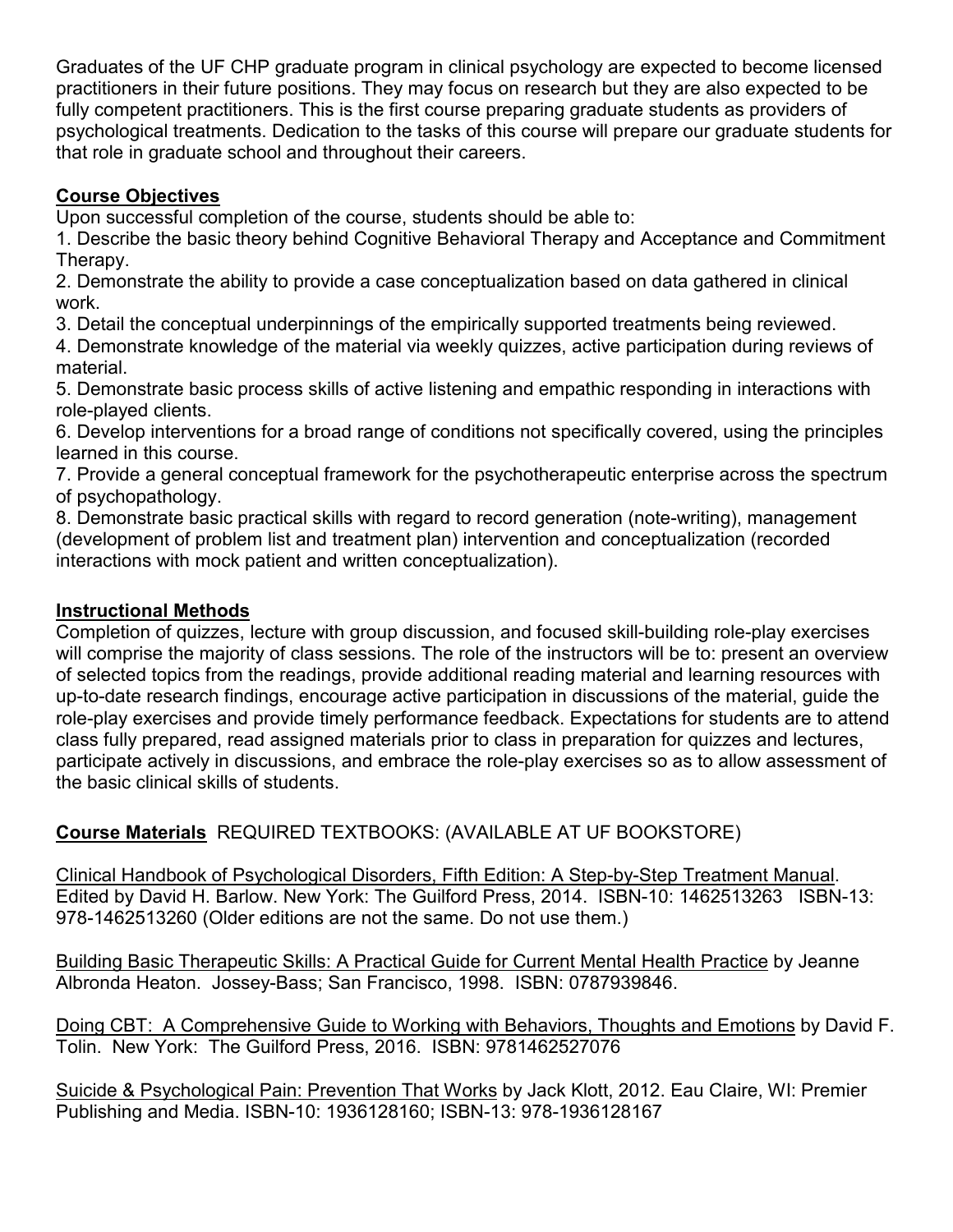# **Course Policies**

## **Expectations Regarding Course Behavior:**

You are expected to watch every lecture well prepared to participate actively in live discussions of the reading material. You are responsible for demonstrating your understanding (or lack thereof) of the material via comments that you initiate. Critical comments are welcome as long as they contribute to open ongoing respectful discussion.

Electronic devices may be required for some of the quizzes, which can be taken via Canvas. Unless otherwise instructed, please refrain from excessive use of tablets, laptops, cell phones or any other electronic devices while participating in class as it can become distracting and inconsiderate of other students and the instructor. Please do not arrive late to class as it is distracting and inconsiderate of others.

#### **Policy related to make-up work:**

Attendance of class is mandatory. Three or more unexcused absences will result in failure of the course. Missed classes due to illness will require demonstration of making up missed work and experiences. If students must be absent, it is expected they will contact the instructor as soon as possible and be responsible for any missed material. Students who miss lectures are expected to acquire lecture notes from other students who attended.

We expect you to attend and to be prepared to participate in all class sessions. Personal issues with respect to class attendance or fulfillment of course requirements will be handled on an individual basis. If you must miss a class because of a foreseeable conflict (i.e., professional conference, athletic competition, religious observance, etc.) you are expected to notify us immediately to set-up alternative arrangements *prior* to the date when you will be absent. Please note that all faculty are bound by the UF policy for excused absences. For information regarding the UF Attendance Policy see the Registrar website for additional details:

https://catalog.ufl.edu/ugrad/current/regulations/info/attendance.aspx

#### **Reporting illnesses and family emergencies:**

In the event you experience an unexpected illness, family, or otherwise personal emergency please notify us immediately to set up alternative arrangements. You must provide clear evidence that you have made up any and all work and training experiences that you missed.

#### **What is expected of you:**

Quizzes on reading assignments will be administered at the beginning of the class for which that assignment was made. The quizzes will assess student learning of therapeutic procedures, understanding of the evidence base for treatment approaches, and methodology for establishment of empirical support for treatments. Quiz scores (or other methods for assessing completion of reading assignments) will count for 30% of the course grade. The Case Write-Up (see below) will count for 27.5% and the Conceptualization in-class written summary will count for 12.5% of grade. Role-play participation and associated project completion will count for 30%.

*Case Write-Up*: The student is required to 1) observe three sessions of ongoing therapy by advanced students or faculty, 2) attend *at least* two supervision sessions on those cases (more is encouraged if possible), and 3) write a problem list, treatment plan, three session notes and a case conceptualization for the case observed.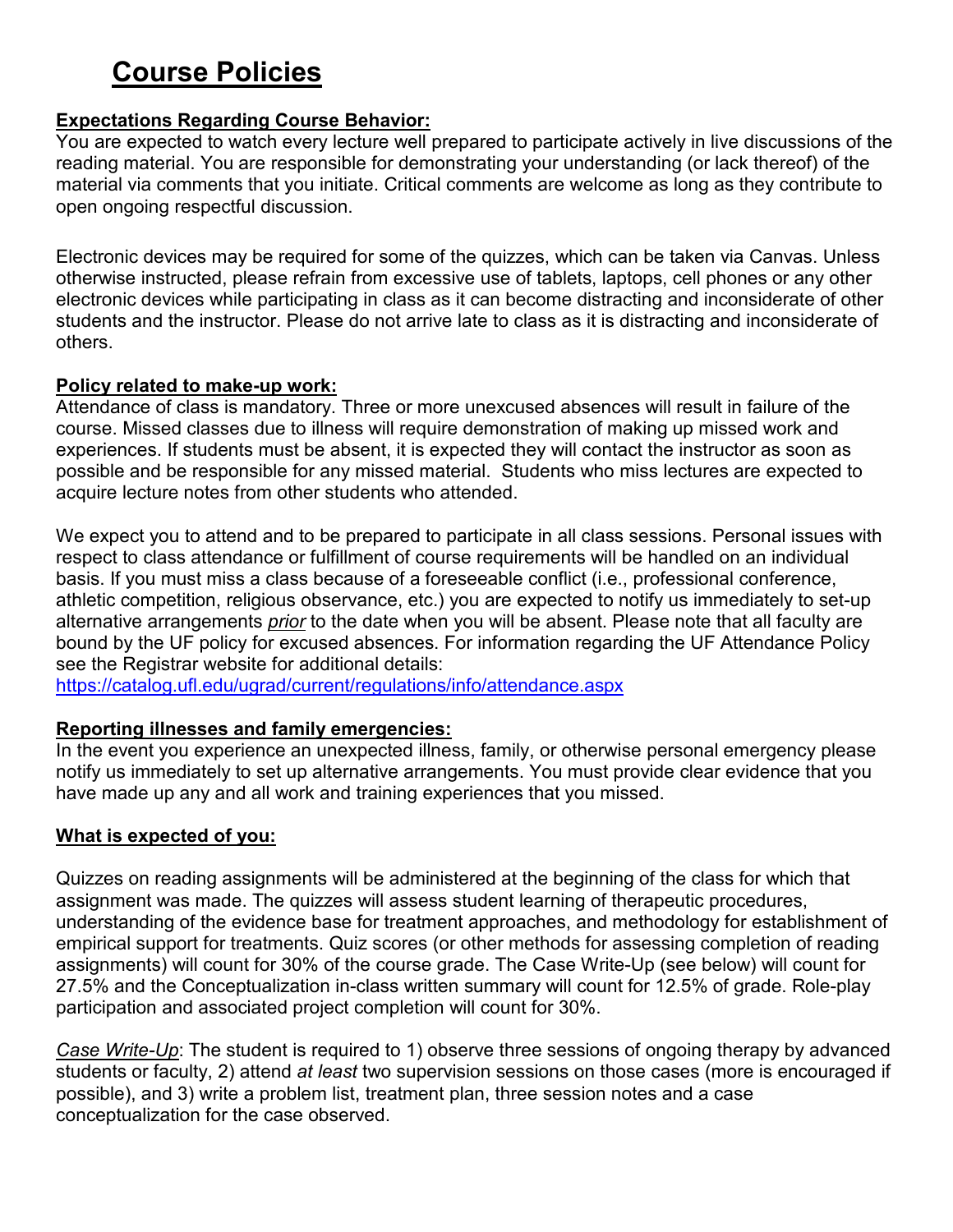*Conceptualization Project*: The student is required to write an in-class conceptualization summary based on a recorded patient presentation

The student is expected to participate in classroom discussions and role-playing activities. Instructors and TA will observe and evaluate the quality of each student's participation in these activities. Although classroom participation will not factor into the grade, unacceptable participation may result in the requirement of make-up work, and it may potentially result in course failure if felt to be frankly inadequate. Performance in the role-play exercises will be evaluated by performance rubric, scores will be recorded in Canvas, and they will affect the final course grade.

## **Extra Credit:**

No extra credit is offered for this course.

# **Grading Scale**:

| <b>Points</b>   | $93 -$         | $90 -$ | 07             | 83- | 80- | 77     | 73- | 70-    | $67 -$ | 63- | 60- | <b>Below</b> |
|-----------------|----------------|--------|----------------|-----|-----|--------|-----|--------|--------|-----|-----|--------------|
| earned          | 100            | 92     | 89             | 86  | 82  | 79     | 76  | 72     | 69     | 66  | 62  | 60           |
| Letter<br>Grade | $\overline{A}$ | A-     | B <sup>+</sup> | B   | В.  | $\sim$ | ັ   | $\sim$ | − ∪    | ┗   | − — | _            |

# **Final Grades**:

| Grade                               | Д.   |                      | В    | <b>B-</b> | ◠    |      | - 5  | D+   | . н | <b>WF</b>               | <b>NG</b>      | S-U |
|-------------------------------------|------|----------------------|------|-----------|------|------|------|------|-----|-------------------------|----------------|-----|
| $\vert$ Points $\vert$ 4.00 $\vert$ | 3.67 | $\vert$ 3.33 $\vert$ | 3.00 | 2.67      | 2.33 | 2.00 | 1.67 | 1.33 |     | 00   0.67   0.00   0.00 | 0.00 0.00 0.00 |     |

We will utilize Canvas for this course. However, if problems are encountered, please contact the UF Help Desk for technical support at:

- Learning-support@ufl.edu
- $\bullet$  (352) 392-HELP select option 2
- https://lss.at.ufl.edu/help.shtml

## **Academic Support:**

If you feel that you need additional academic support in this class please contact us immediately. Please do not wait until it is too late to ask for assistance (i.e., last day of class or when your grade is very low and may be unrecoverable). Come and discuss issues with us during office hours or by appointment.

## **University Honesty Policy:**

UF students are bound by The Honor Pledge which states, "We, the members of the University of Florida community, pledge to hold ourselves and our peers to the highest standards of honor and integrity by abiding by the Honor Code. On all work submitted for credit by students at the University of Florida, the following pledge is either required or implied: "On my honor, I have neither given nor received unauthorized aid in doing this assignment." The Honor Code

(https://www.dso.ufl.edu/sccr/process/student-conduct-honor-code/) specifies a number of behaviors that are in violation of this code and the possible sanctions. Furthermore, you are obligated to report any condition that facilitates academic misconduct to appropriate personnel. If you have any questions or concerns, please consult with the instructor or TA in this class.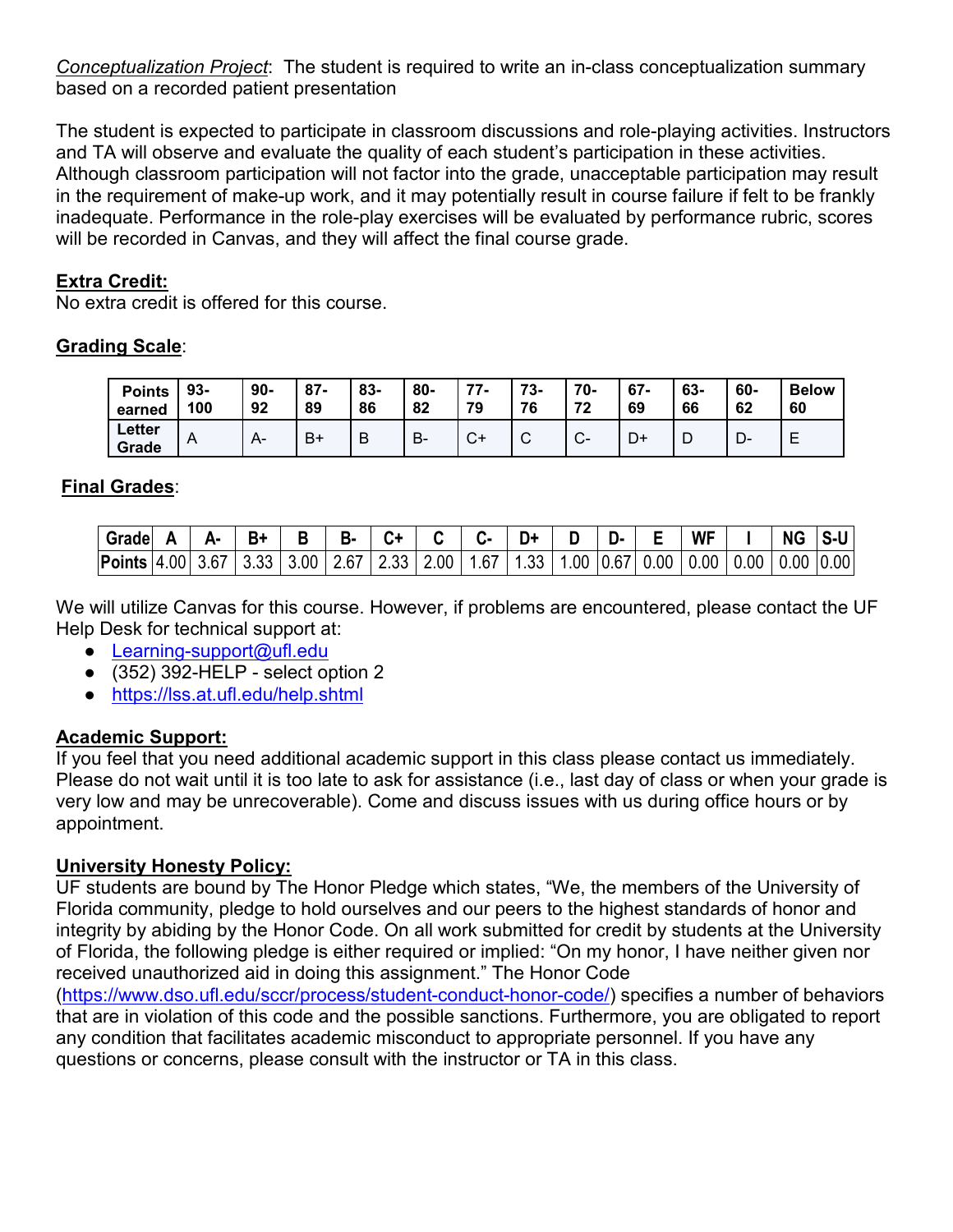# **SUPPORT SERVICES**

# **Accommodations for Students with Disabilities**

If you require classroom accommodation because of a disability, you must register with the Dean of Students Office http://www.dso.ufl.edu within the first week of class. The Dean of Students Office will provide documentation of accommodations to you, which you must then give to me as the instructor of the course to receive accommodations. Please make sure you provide this letter to me by the end of the second week of the course. The College is committed to providing reasonable accommodations to assist students in their coursework.

# **Counseling and Student Health**

Students sometimes experience stress from academic expectations and/or personal and interpersonal issues that may interfere with their academic performance. If you find yourself facing issues that have the potential to or are already negatively affecting your coursework, you are encouraged to talk with an instructor and/or seek help through University resources available to you.

- The Counseling and Wellness Center 352-392-1575 offers a variety of support services such as psychological assessment and intervention and assistance for math and test anxiety. Visit their web site for more information: http://www.counseling.ufl.edu. On line and in person assistance is available.
- You Matter We Care website: http://www.umatter.ufl.edu/. If you are feeling overwhelmed or stressed, you can reach out for help through the You Matter We Care website, which is staffed by Dean of Students and Counseling Center personnel.
- The Student Health Care Center at Shands is a satellite clinic of the main Student Health Care Center located on Fletcher Drive on campus. Student Health at Shands offers a variety of clinical services. The clinic is located on the second floor of the Dental Tower in the Health Science Center. For more information, contact the clinic at 392-0627 or check out the web site at: https://shcc.ufl.edu/
- Crisis intervention is always available 24/7 from the Alachua County Crisis Center: (352) 264-6789 http://www.alachuacounty.us/DEPTS/CSS/CRISISCENTER/Pages/CrisisCenter.aspx
- You may also contact the University Police Department at 392-1111, or you can call 9-1-1 for any emergency.

Please do not wait until you reach a crisis to call and talk with someone. We have helped many students through stressful situations impacting their academic performance. You are not alone so do not be afraid to ask for assistance.

## **Course Evaluation Process**

Students are expected to provide feedback on the quality of instruction in this course by completing the anonymous online course evaluation at https://evaluations.ufl.edu. Evaluations are typically open during the last two or three weeks of the semester, but students will be given specific times when they are open. Summary results of these assessments are available to students at https://evaluations.ufl.edu/results/. The quality of instruction depends very heavily on student

feedback via these evaluations. Course evaluations strongly influences faculty candidacy for promotion. We sincerely hope all students make use of this important resource for maintaining the quality of instruction in our programs.

| Day<br>Date | Inst | Topic            | <b>Barlow text</b> | <b>Heaton text</b> | <b>Tolin text</b> | <b>Supplemental</b><br>Readings |
|-------------|------|------------------|--------------------|--------------------|-------------------|---------------------------------|
| Tu<br>5/10  | DD   | Intro to course. |                    |                    |                   |                                 |

# **Calendar of Topics and Readings**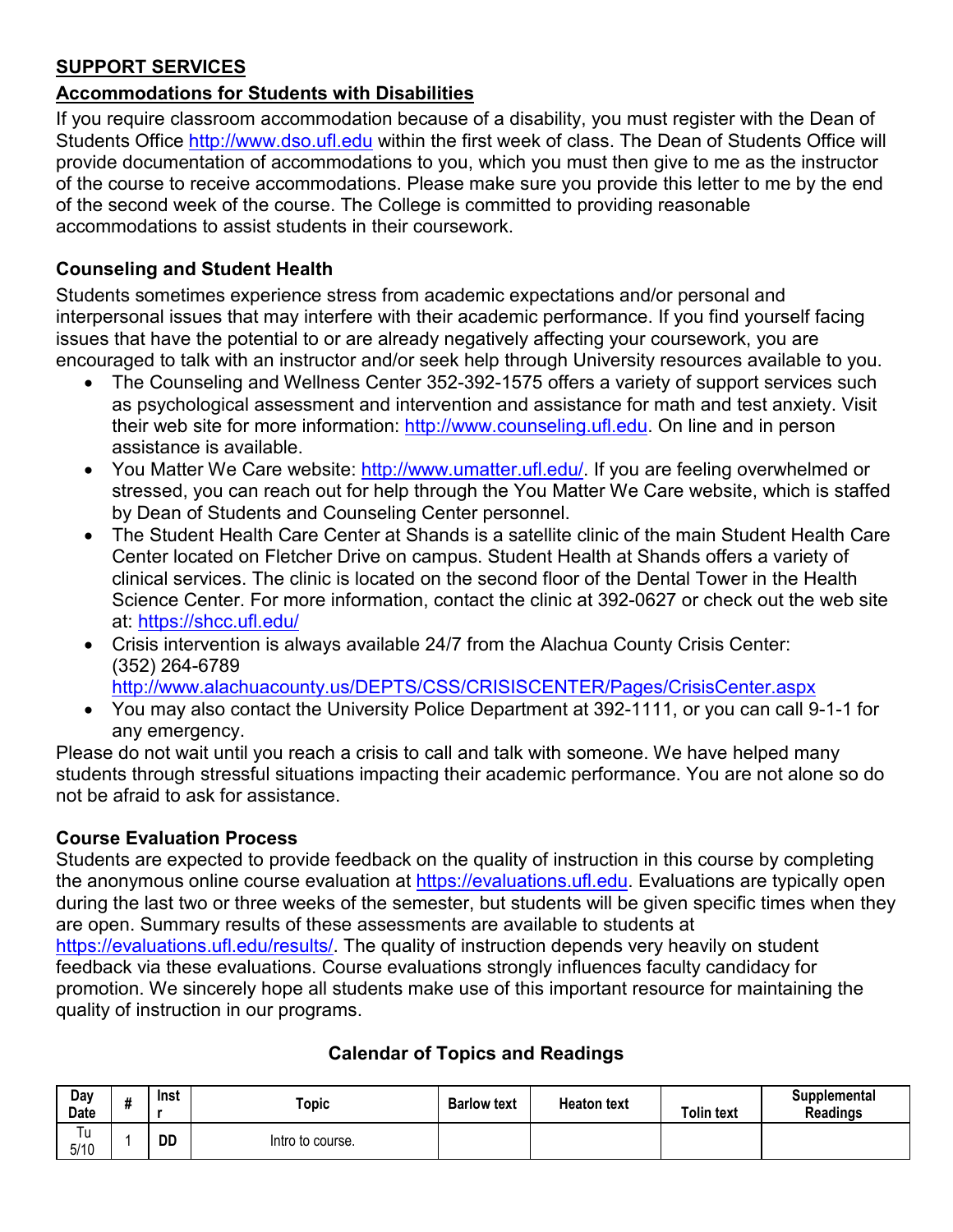|                                |                | LW                           | Preparations for conducting<br>psychotherapy;<br>Intro to Conceptualization                                                                                                 |                                  |                                                          |                                 |                                                                                 |
|--------------------------------|----------------|------------------------------|-----------------------------------------------------------------------------------------------------------------------------------------------------------------------------|----------------------------------|----------------------------------------------------------|---------------------------------|---------------------------------------------------------------------------------|
| <b>Th</b><br>5/12              | $\overline{2}$ | LW                           | . Active listening skills Necessary &<br>sufficient conditions for change -<br>Person-Centered ΨTx.                                                                         |                                  | Intro, 1<br>Observation<br>2 Eval/Assessemt<br>4 Rapport |                                 | Rogers 1992                                                                     |
| Tu<br>5/17                     | 3              | LW<br>DD<br>out              | Role-play exercise (active listening,<br>starting first therapy session,<br>interviewing)<br>Clinical Interviewing/Intro to Charting                                        |                                  | 3 First session,<br>Dx/Tx<br>5 Tx interviewing           |                                 |                                                                                 |
| Th<br>5/19                     | 4              | LW                           | Charting - treatment planning,<br>establishing goals, note writing format;<br>Supervision                                                                                   |                                  | 9 Making the most of<br>supervision                      |                                 |                                                                                 |
| Tu<br>5/24                     | 5              | <b>DD</b>                    | Diversity Issues                                                                                                                                                            |                                  |                                                          |                                 | Watters 2010                                                                    |
| Th<br>5/26                     | 6              | <b>DD</b>                    | Diversity Issues                                                                                                                                                            |                                  |                                                          |                                 |                                                                                 |
| Tu<br>5/31                     | $\overline{7}$ | DD<br>LW                     | Role Play (Continue active listening?<br>Asking the second/open-ended<br>question.)<br>CBT Theory - What Causes Distress?<br>First Progress Note due today at class<br>time |                                  |                                                          | 2-5, CBT<br>Theory              |                                                                                 |
| Th<br>6/2                      | 8              | LW                           | CBT Interventions - Behavioral                                                                                                                                              |                                  |                                                          | $8-10 & 12$ ,<br>Behavioral Int |                                                                                 |
| Tu<br>6/7                      | 9              | <b>DD</b><br>LW              | Role-play (CBT)<br><b>CBT</b> Interventions - Cognitive                                                                                                                     |                                  |                                                          | 13-14 & 16,<br>Cognitive Int    |                                                                                 |
| Th<br>6/9                      | 10             | <b>DD</b><br>LW<br>out       | CBT - Putting it all Together                                                                                                                                               |                                  |                                                          |                                 |                                                                                 |
| Tu<br>6/14                     | 11             | DD<br>LW                     | Role-play (CBT)                                                                                                                                                             |                                  |                                                          |                                 |                                                                                 |
| Th<br>6/16                     | 12             | $\overline{CE}$<br>LW<br>Out | Introduction to DBT                                                                                                                                                         |                                  |                                                          |                                 |                                                                                 |
| Tu<br>6/21                     |                |                              | <b>SUMMER BREAK</b>                                                                                                                                                         |                                  |                                                          |                                 |                                                                                 |
| Th<br>6/23                     |                |                              | <b>SUMMER BREAK</b>                                                                                                                                                         |                                  |                                                          |                                 |                                                                                 |
| Tu<br>6/28                     |                | <b>DD</b>                    | Conceptualization 2                                                                                                                                                         |                                  |                                                          |                                 |                                                                                 |
| $\overline{\text{Th}}$<br>6/30 |                | LW                           | Acceptance and commitment therapy                                                                                                                                           |                                  |                                                          |                                 | Luoma,<br>Chapters 1 & 2                                                        |
| Tu<br>7/5                      | 13             | <b>DD</b><br>LW              | Role Play (ACT)<br><b>ACT</b>                                                                                                                                               |                                  |                                                          | $15 -$<br>Acceptance            |                                                                                 |
| Th<br>7/7                      | 14             | DD                           | Crisis management, suicidality,<br>parasuicidality<br>Cocaine dependence                                                                                                    | 14 Drug<br>abuse &<br>dependence | 6 Managing<br>emergencies &<br>crisis                    |                                 | Morrison & Downey<br>2000;<br>Klott, 2012                                       |
| Tu<br>7/12                     | 15             | <b>DD</b><br>LW              | Role play (Crisis Management)<br>Axis II/Dynamic (recorded)                                                                                                                 |                                  | 8 Using yourself                                         |                                 | Kohut, Cha 4 & 5; Blagys<br>& Hilsenroth 2000;<br>2012 Masterson Chap 6<br>& 10 |
| Th<br>7/14                     | 16             | <b>JM</b>                    | Obsessive Compulsive Disorder<br>(recorded - Joe McNamara)                                                                                                                  | 4 OCD                            |                                                          |                                 |                                                                                 |